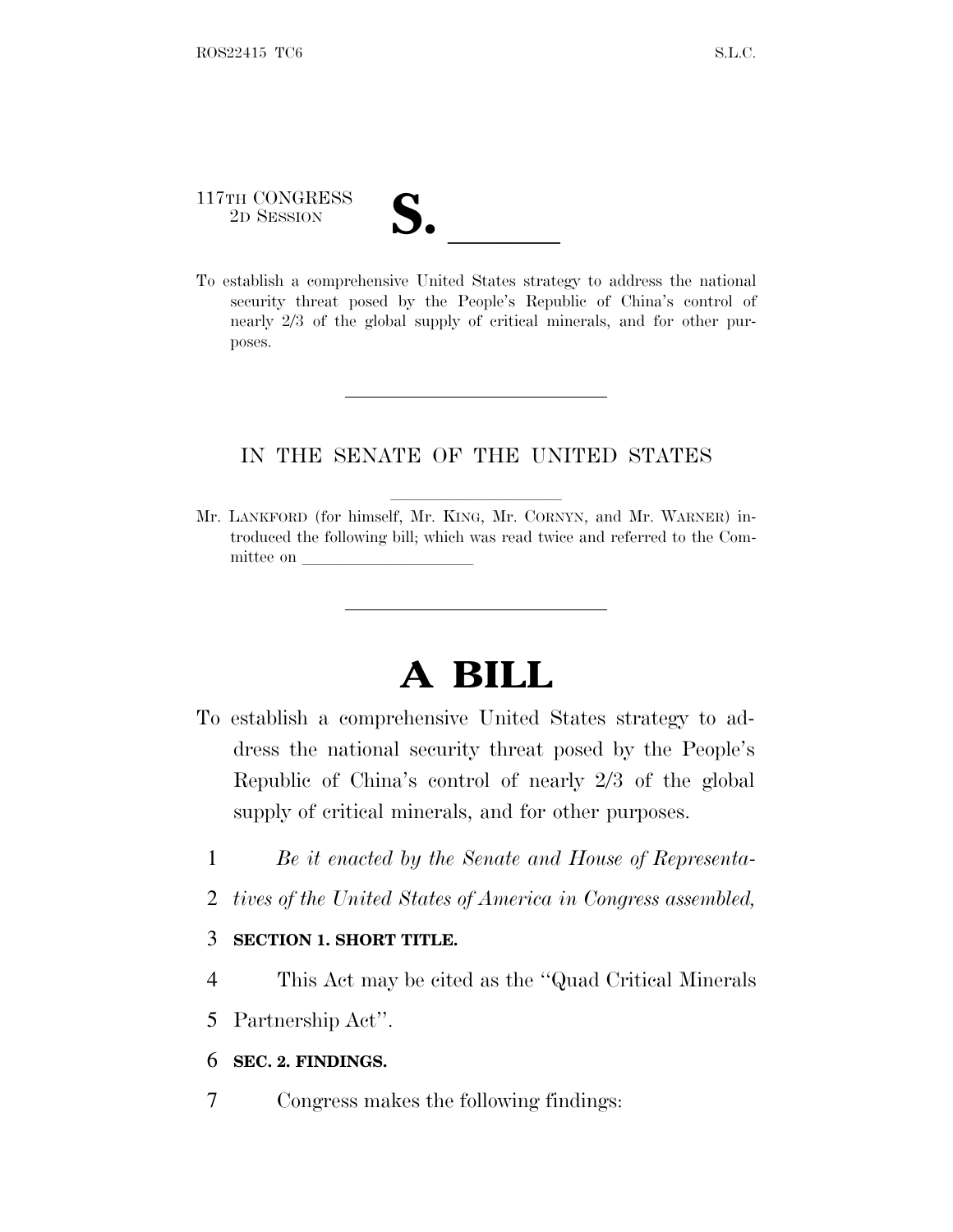(1) The People's Republic of China is the global leader in mining, refining, and component manufac- turing of critical minerals, producing approximately 85 percent of the world's supply between 2011 and 2017. (2) In 2019, the United States imported an es- timated 80 percent of its critical minerals from the People's Republic of China. (3) On March 26, 2014, the World Trade Orga- nization ruled that the People's Republic of China's export restraints on critical minerals violated its ob- ligations under its protocol of accession to the World Trade Organization, thereby harming United States manufacturers and workers. (4) The Chinese Communist Party has threat- ened to leverage the People's Republic of China's dominant position in the critical minerals market to ''strike back'' at the United States. (5) The Quadrilateral Security Dialogue is a strategic security dialogue comprised of the United States, Australia, Japan, and India that facilitates multilateral cooperation in areas of shared interest to advance a free and open Indo-Pacific region.

 (6) The Quadrilateral Security Dialogue is an effective partnership for reliable multilateral financ-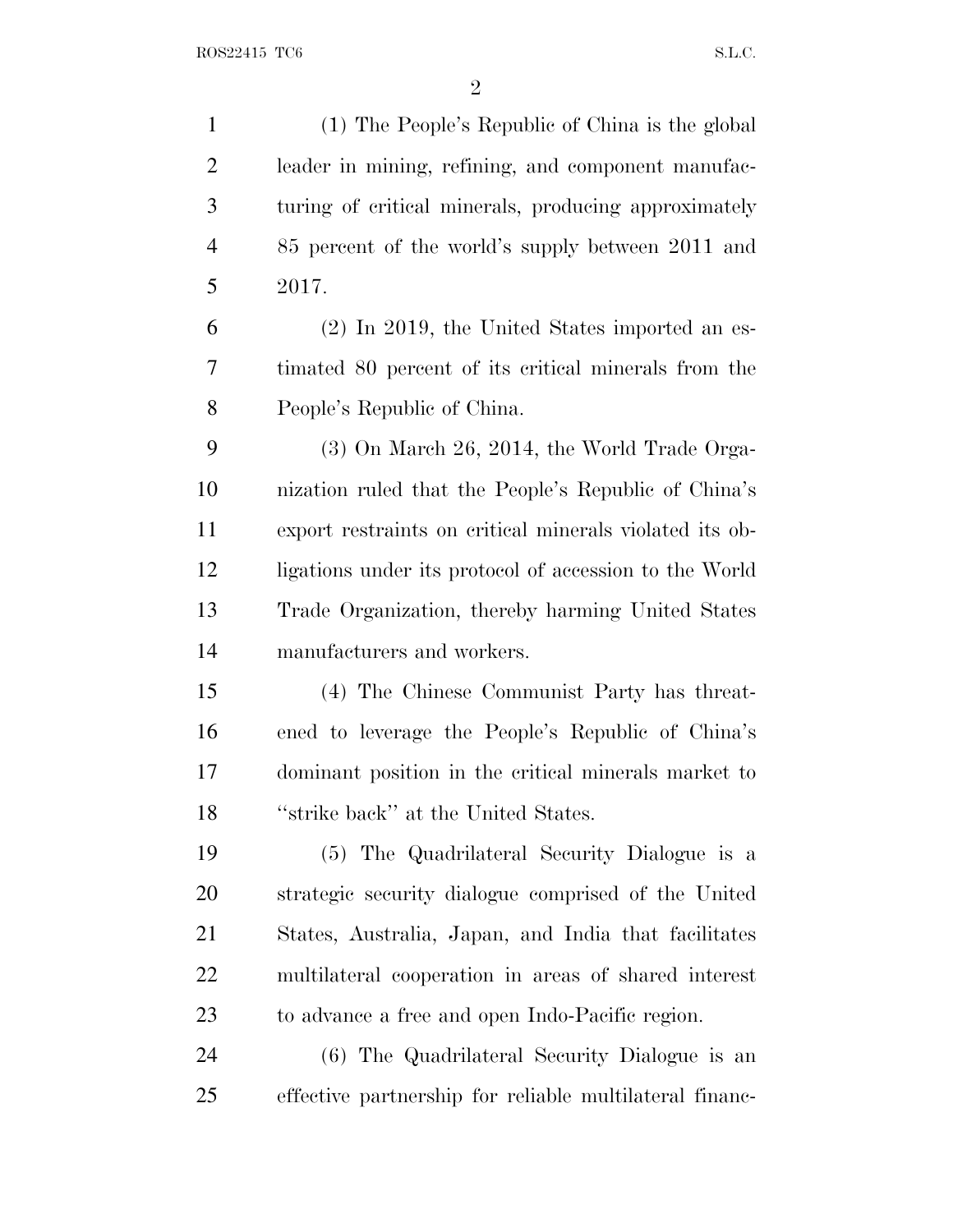| $\mathbf{1}$   | ing, development, and distribution of goods for glob-  |
|----------------|--------------------------------------------------------|
| $\overline{2}$ | al consumption, as evidenced by the Quad Vaccine       |
| 3              | Partnership announced on March 12, 2021.               |
| $\overline{4}$ | SEC. 3. SENSE OF CONGRESS.                             |
| 5              | It is the sense of Congress that—                      |
| 6              | (1) the People's Republic of China's dominant          |
| 7              | share of the global critical minerals market is a      |
| 8              | threat to the economic stability, well-being, and com- |
| 9              | petitiveness of key industries in the United States;   |
| 10             | (2) the United States should reduce reliance on        |
| 11             | the People's Republic of China for critical minerals   |
| 12             | through—                                               |
| 13             | (A) strategic investments in development               |
| 14             | projects, production technologies, and refining        |
| 15             | facilities in the United States; or                    |
|                |                                                        |
| 16             | (B) in partnership with strategic allies of            |
| 17             | the United States that are reliable trading part-      |
| 18             | ners, including members of the Quadrilateral           |
| 19             | Security Dialogue;                                     |
| 20             | (3) the United States International Develop-           |
| 21             | ment Finance Corporation should collaborate with       |
| 22             | its counterpart entities in Japan, Australia, and      |
| 23             | India to finance a more reliable and secure supply     |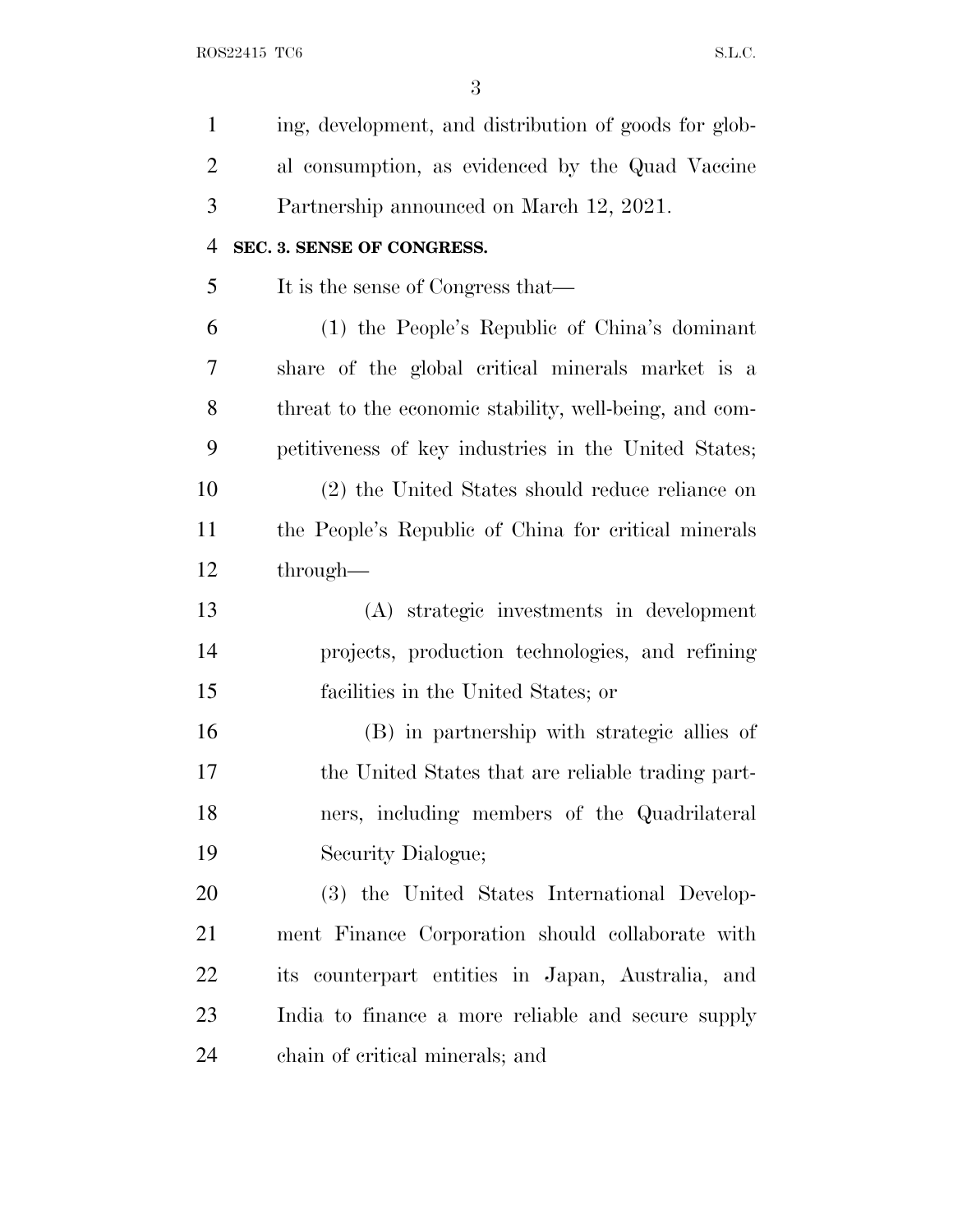(4) the United States Trade Representative should initiate multilateral talks among the coun- tries of the Quadrilateral Security Dialogue to pro- mote shared investment and development of critical minerals. **SEC. 4. STATEMENT OF POLICY.** It is the policy of the United States— (1) to pursue a more reliable and secure supply chain of critical minerals; (2) to reduce reliance on the People's Republic of China for critical minerals; and (3) to partner, consult, and coordinate with the governments of the countries in the Quadrilateral Security Dialogue in a concerted effort to make sig- nificant strategic investments in development projects, production technologies, and refining facili- ties for critical minerals. **SEC. 5. COMPREHENSIVE STRATEGY.** (a) I<sup>N</sup> GENERAL.—The President shall establish a comprehensive strategy to address the national security

 threat posed by the People's Republic of China's control 22 of nearly  $\frac{2}{3}$  of the global supply of critical minerals by developing a more reliable and secure supply chain of crit-ical minerals.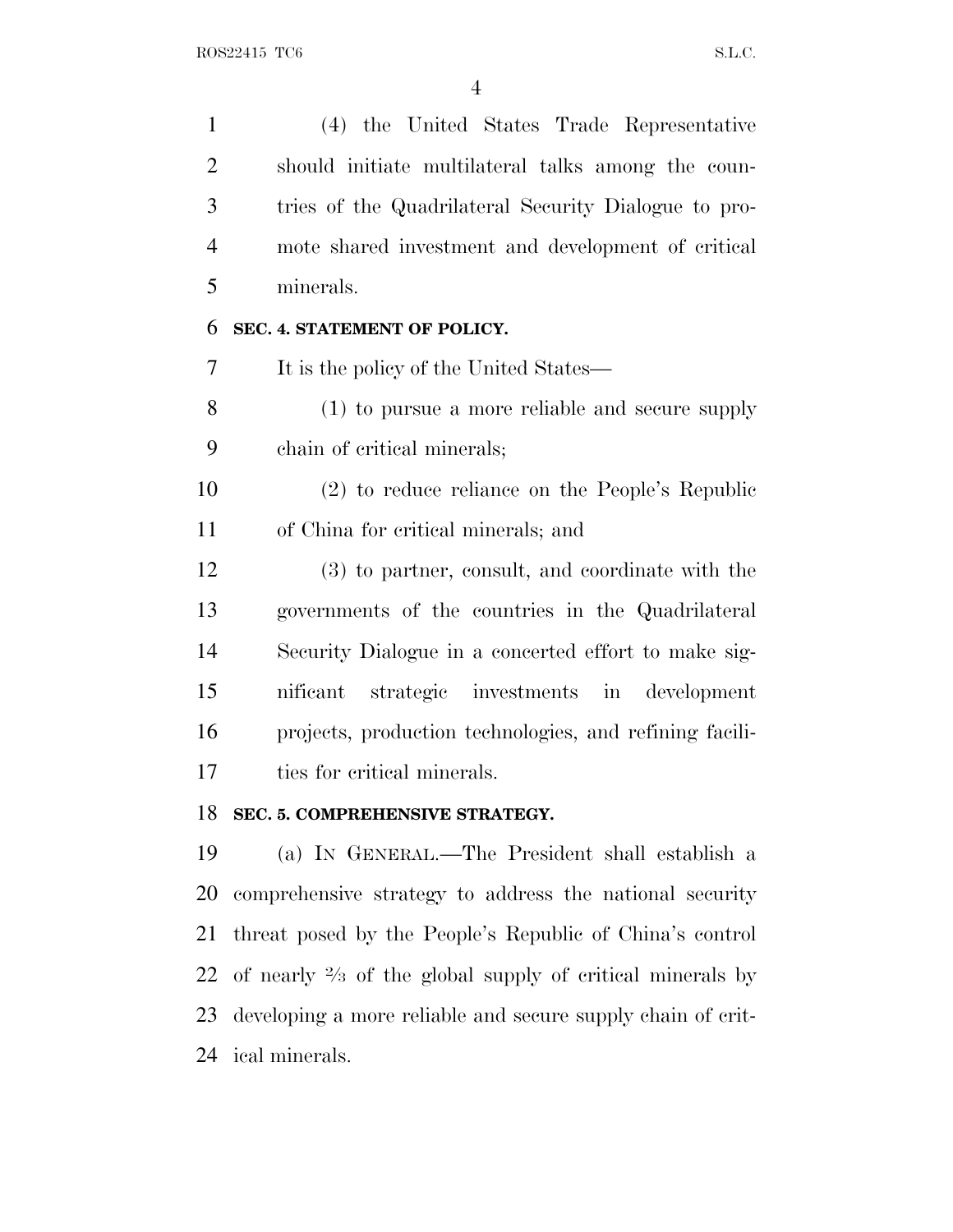(b) ELEMENTS.—The strategy required by subsection (a) shall include efforts to develop a more reliable and se- cure supply chain of critical minerals, including the fol-lowing:

 (1) Plans to partner, consult, and coordinate with the governments of the other countries in the Quadrilateral Security Dialogue in a concerted effort to make significant strategic investments in develop- ment projects, production technologies, and refining facilities.

 (2) A strategy to leverage the partnership of the United States International Development Fi- nance Corporation and its counterpart entities in those countries.

 (3) A strategy to decrease trade barriers for the development, production, refinement, and shipment of critical minerals among those countries.

(c) REPORT REQUIRED.—

 (1) IN GENERAL.—Not later than 180 days after the date of the enactment of this Act, the President shall submit to the appropriate congres- sional committees a report on the strategy required by subsection (a).

 (2) ELEMENTS.—The report required para-graph (1) shall include—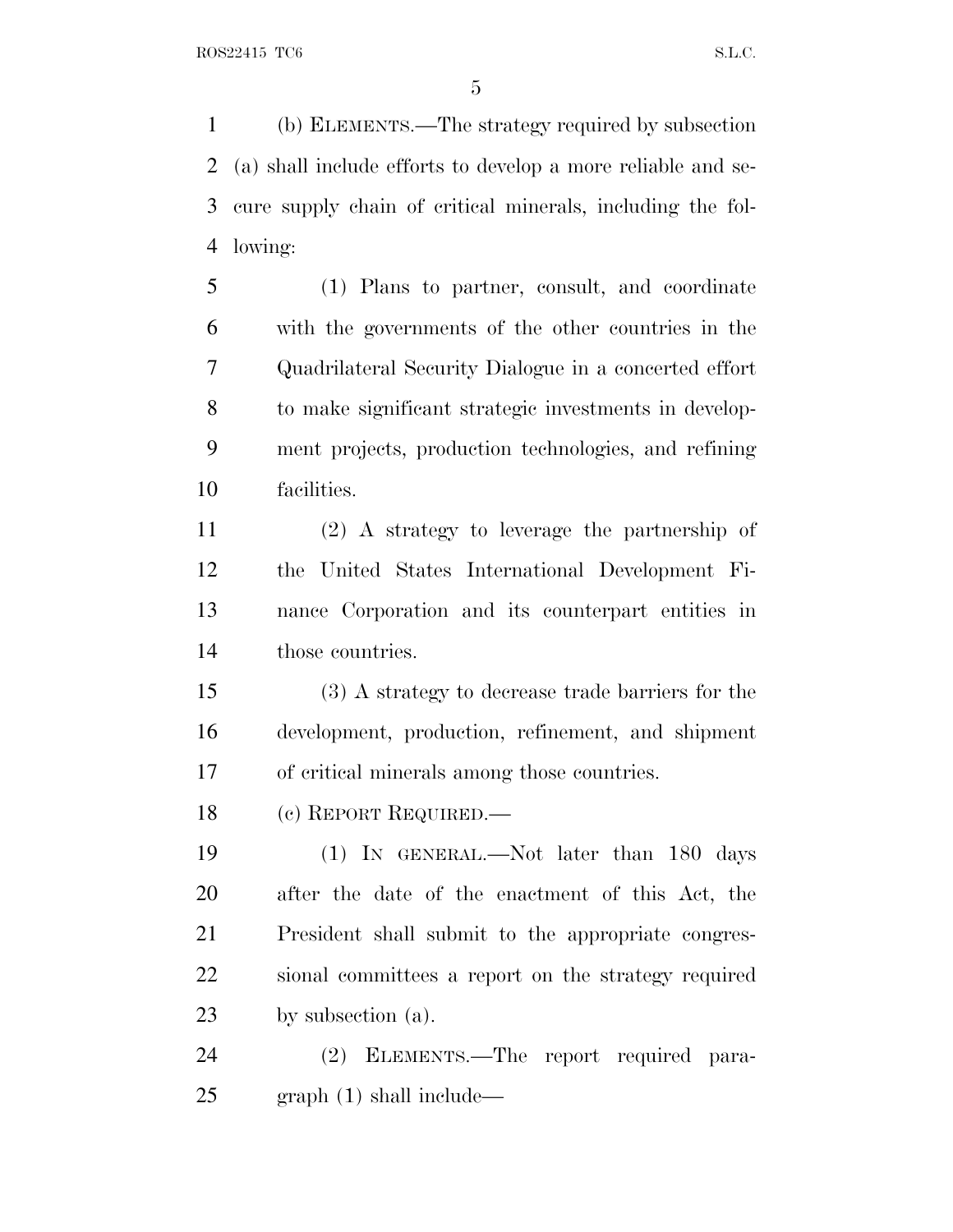| $\mathbf{1}$   | $(A)$ a description of the extent of the en-         |
|----------------|------------------------------------------------------|
| $\overline{2}$ | gagement of the United States International          |
| 3              | Development Finance Corporation with the gov-        |
| $\overline{4}$ | ernments of the other countries of the Quad-         |
| 5              | rilateral Security Dialogue to promote shared        |
| 6              | investment and development of critical min-          |
| $\overline{7}$ | erals; and                                           |
| 8              | (B) a description of the work of the United          |
| 9              | States Trade Representative to engage with the       |
| 10             | government of those countries to decrease trade      |
| 11             | barriers for the development, production, refine-    |
| 12             | ment, and transportation of critical minerals.       |
| 13             | APPROPRIATE CONGRESSIONAL COMMITTEES<br>(d)          |
| 14             | DEFINED.—In this section, the term "appropriate con- |
| 15             | gressional committees" means-                        |
| 16             | (1) the Committee on Finance, the Committee          |
| 17             | on Foreign Relations, and the Committee on Energy    |
| 18             | and Natural Resources of the Senate; and             |
| 19             | (2) the Committee on Ways and Means, the             |
| <b>20</b>      | Committee on Foreign Affairs, and the Committee      |
| 21             | on Energy and Commerce of the House of Rep-          |
| 22             | resentatives.                                        |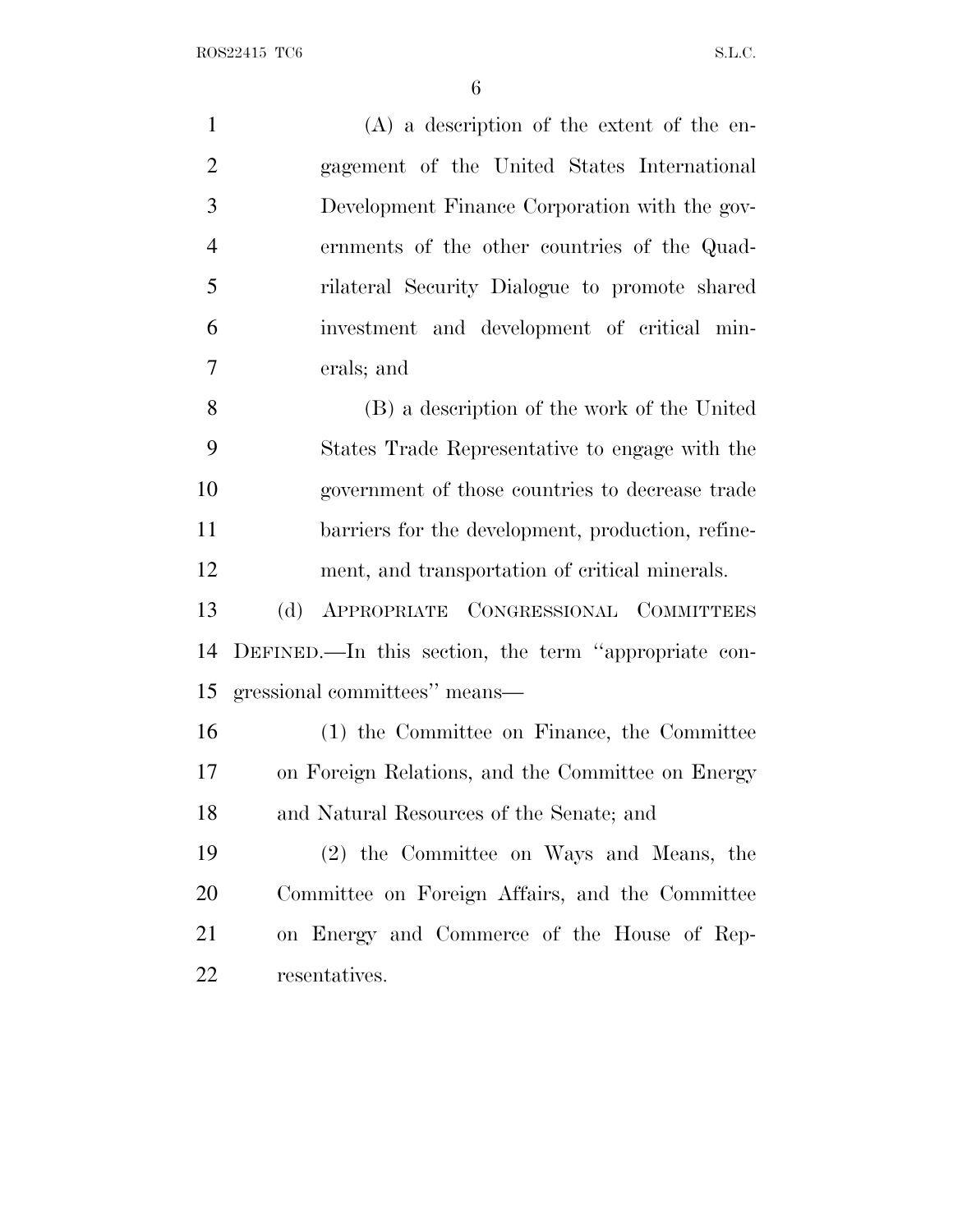| 1 SEC. 6. PRIORITIZATION OF SUPPORT BY UNITED STATES |                                   |
|------------------------------------------------------|-----------------------------------|
|                                                      | INTERNATIONAL DEVELOPMENT FINANCE |
| <b>CORPORATION.</b>                                  |                                   |

 The United States International Development Fi- nance Corporation shall prioritize providing support under title II of the Better Utilization of Investments Leading to Development Act of 2018 (22 U.S.C. 9621 et seq.) for development projects, production technologies, and refin- ing facilities for critical minerals that the Corporation de-termines will—

 (1) contribute to the development of a more re-12 liable and secure supply chain of critical minerals;

 (2) reduce reliance on the People's Republic of China for critical minerals; and

 (3) facilitate cooperation with the governments of the other countries in the Quadrilateral Security Dialogue in a concerted effort to make significant strategic investments in development projects, pro- duction technologies, and refining facilities for crit-ical minerals.

### **SEC. 7. INITIATION OF MULTILATERAL DISCUSSIONS BY UNITED STATES TRADE REPRESENTATIVE.**

 The United States Trade Representative shall initiate multilateral discussions with the governments of the other countries in the Quadrilateral Security Dialogue for the purpose of—